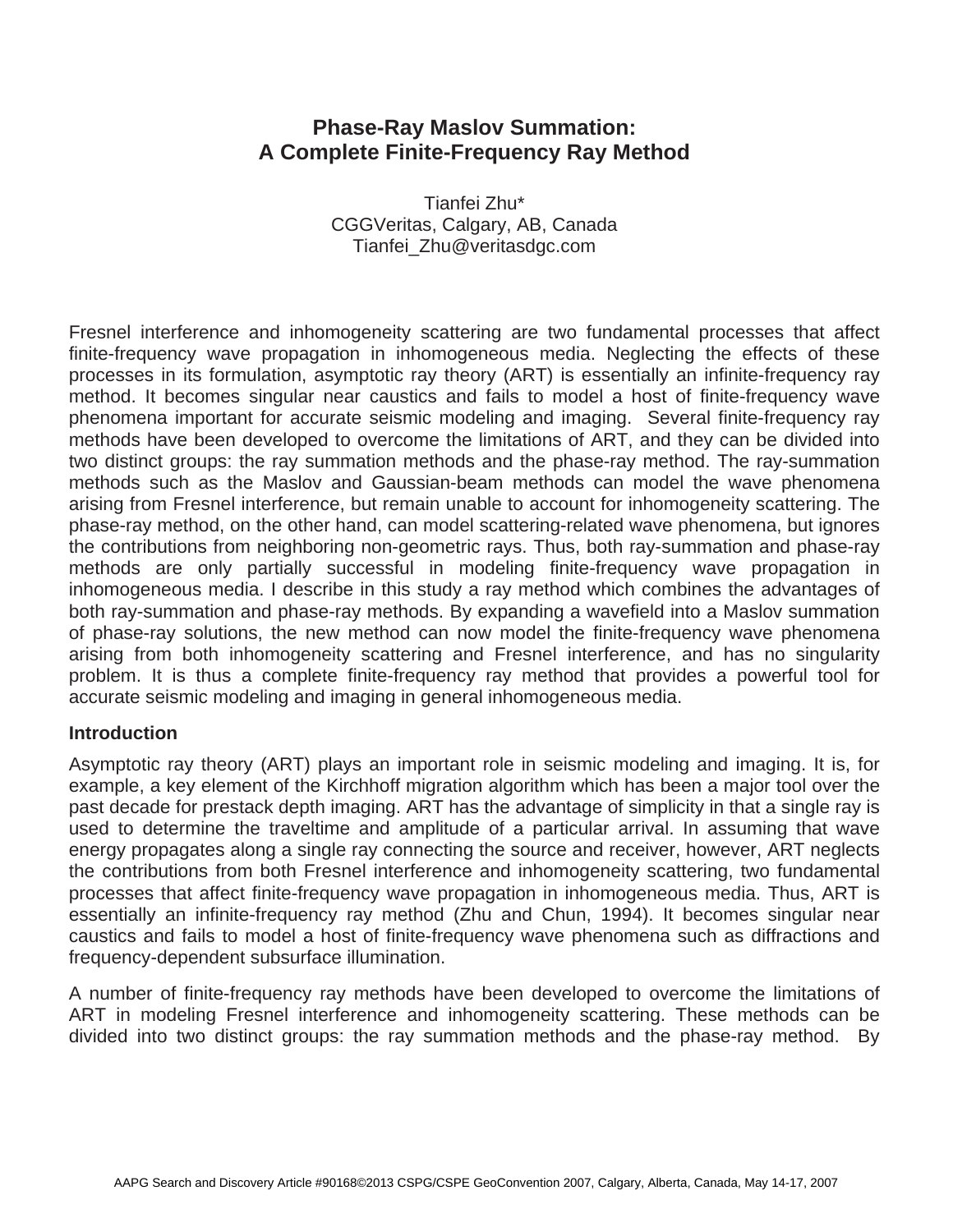expanding a wavefield as a summation of ART solutions, the ray-summation methods such as Maslov and Gaussian-beam methods can model the finite-frequency wave phenomena arising from Fresnel interference between neighboring rays (Chapman and Drummond, 1982; Cerveny et al., 1982), but remain unable to account for the inhomogeneity scattering effects. Based on a phase eikonal equation, on the other hand, the phase-ray method is capable of modeling scattering-related wave phenomena (Zhu and Chun, 1994), but ignores the contribution from neighboring non-geometric rays. Thus, both ray summation and phase-ray methods are only partially successful in modeling finite-frequency wave propagation in general inhomogeneous media. The purpose of this study is to combine the phase-ray method with Maslov summation theory to formulate a complete finite-frequency method that can model both Fresnel interference and inhomogeneity scattering. In the following sections, I first summarize the ART and ART-based Maslov summation methods and then describe their generalization to phase-ray and phase-raybased Maslov methods.

## **ART and ART-Based Maslov Summation**

ART and Maslov theory have been described in detail, for example, by Chapman and Drummond (1982). I summarize here only the results that are to be generalized in the next section.

**ART solution** Consider the wave equation in the frequency domain:

$$
\nabla^2 \Psi - \frac{\omega^2}{V^2(\mathbf{x})} \Psi = 0 \,. \tag{1}
$$

 $\frac{V_1(X)}{X_2(X)}$ <br>ART seeks an approximate solution to the wave equation in the form of ray series:

$$
\Psi(\mathbf{x},\omega) = \sum_{n=0}^{\infty} \frac{A^{(n)}(\mathbf{x})}{(-i\omega)^n} e^{i\omega \tau(\mathbf{x})},\tag{2}
$$

where  $A^{(n)}$  is the amplitude of the nth-order term of the series, and  $\tau(\mathbf{x})$  the traveltime along the value of the nth-order term of the series, and  $\tau(\mathbf{x})$  the traveltime along the ray. Substituting the solution into the wave equation and retaining only the zero-order terms in the resulting expansion yields the classic eikonal equation

$$
(\nabla \tau)^2 = V^{-2},\tag{3}
$$

 $(\nabla \tau)^2 = V^{-2}$ <br>and the amplitude equation

$$
A^{(0)}(\mathbf{x}) = \frac{A^{(0)}(\mathbf{x}_0)}{E(\mathbf{x})} \frac{V(\mathbf{x})}{V(\mathbf{x}_0)},
$$
\n(4)

where  $\mathbf{x}_0$  is the source point. The geometric spreading function *E* in equation 4 is determined by

$$
E(\mathbf{x}) = [J(\mathbf{x})/J(\mathbf{x}_0)]^{1/2},
$$
\n(5)

where *J(***x***)* is the Jacobian associated with the transformation between the Cartesian and ray coordinates. The zero-order ART solution given in equations 2, 3, and 4 thus becomes

$$
\Psi(\mathbf{x},\omega) = \frac{A^{(0)}(\mathbf{x}_0)}{|E(\mathbf{x})|} \frac{V(\mathbf{x})}{V(\mathbf{x}_0)} \exp[i\omega\tau(\mathbf{x}) - i\pi \operatorname{sgn}(\omega)\sigma/2],
$$
\n(6)

 $\frac{|E(\mathbf{x})|}{|E(\mathbf{x})|}$   $\frac{|E(\mathbf{x})|}{|E(\mathbf{x})|}$   $\frac{|E(\mathbf{x})|}{|E(\mathbf{x})|}$  into account the accumulated phase shift due to the sign changes in *E(***x***)* along the ray (Chapman and Drummond, 1982).

**ART-based Maslov summation** ART solution 6 assumes that wavefield at receiver point **x** is determined by the wavefront information along a single geometric ray connecting the source to this receiver point. This is exact only for infinite frequency because, for finite frequency, the wavefield at **x** is the interfering result of a bundle of rays arriving within the Fresnel region around **x.** Neglecting the contributions of these neighboring rays can result in significant inaccuracy when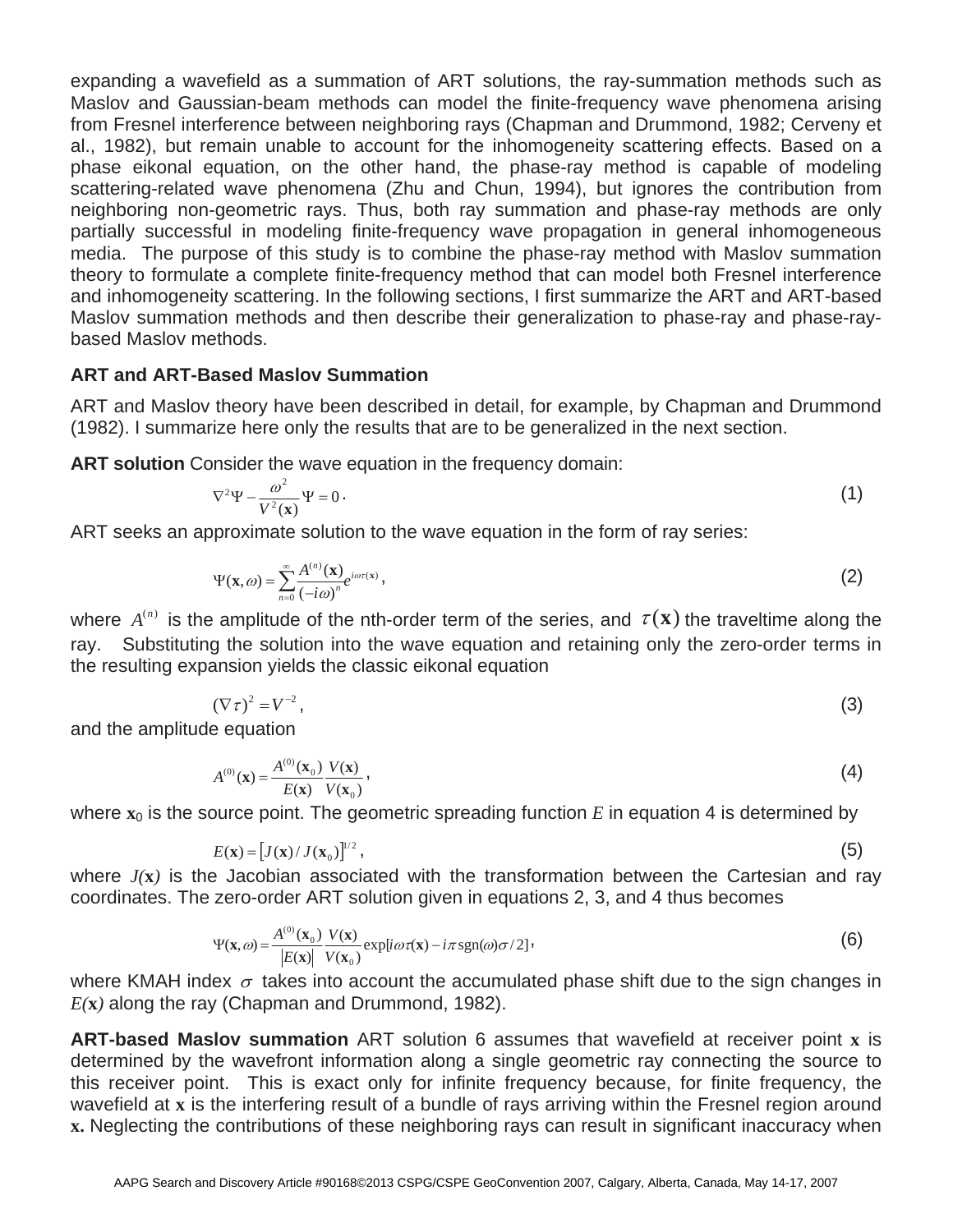the wavefront around **x** is not sufficiently smooth. To take into account of this wave interfering process, Maslov method represents the wavefield at **x** as a summation of neighboring ART rays (Chapman and Drummond, 1982):

$$
\Psi(\mathbf{x}, \omega) = \left(\frac{i\omega}{2\pi}\right)^{1/2} \int_{-\infty}^{+\infty} B(p_1, x_2, x_3) e^{i\omega\theta(p_1, \mathbf{x})} dp_1,
$$
\nwhere  $p_1 = \partial \tau / \partial x_1$  is the horizontal component of the slowness vector  $\mathbf{p} = \nabla \tau$ . The Maslov amplitude  $P(x_1, x_2, \omega)$  and Meclov whose above equation  $\mathcal{P}(\mathbf{x}, \omega)$  and the derivative  $\mathbf{p} = \nabla \tau$ .

amplitude  $B(p_1, x_2, x_3)$  and Maslov phase  $\theta(p_1, x)$  for each ray arrival in summation 7 can be calculated from the ART amplitude and traveltime given, respectively, in equations 4 and 3 (e.g., Chapman and Drummond, 1982).

### **Phase Ray and Phase-Ray-Based Maslov Summation**

Although the ART-based Maslov summation method takes into account the contribution of neighboring rays and is more accurate than ART in modeling finite-frequency wavefield, it is still unable to model wave phenomena related to inhomogeneity scattering. That both ART and the ray summation methods fail to address the scattering-related phenomena is not a coincidence. All these methods inherit, from the classic eikonal equation 3, a simplifying assumption, namely, signals of all frequencies propagate at a single speed and along a single ray path. This amounts to neglecting the scattering effects due to medium inhomogeneities as these effects in general induce dispersion and frequency-dependent propagation paths.

**Phase-ray solution** To remove the simplifying assumption underlying ART and ART-based ray summation methods, the phase–ray method seeks a ray solution to wave equation 1 in the form of

$$
\Psi(\mathbf{x}, \omega) = A(\mathbf{x}, \omega)e^{i\omega\tau(\mathbf{x}, \omega)}.
$$
\n(8)

The ray solution 8 is more general than that in 2 because its amplitude  $A(\mathbf{x}, \omega)$  and  $\mathbf{f}(\mathbf{x}, \omega)$  are function of functional Cube its integrate and condition that traveltime  $\tau(\mathbf{x}, \omega)$  are functions of frequency. Substituting 8 into wave equation 1 and equating the real and imaginary part leads to the phase eikonal equation (Zhu, 1988)

$$
(\nabla \tau)^2 = V^{-2} + \omega^{-2} (\nabla^2 \gamma / \gamma), \qquad (9)
$$

 $(\nabla \tau)^2 = V^{-2} + \omega^{-2} (\nabla^2 \gamma / \gamma)$ <br>and the amplitude equation

$$
A(\mathbf{x},\omega) = \frac{A(\mathbf{x}_0,\omega)}{E(\mathbf{x},\omega)} \frac{\nu(\mathbf{x},\omega)}{\nu(\mathbf{x}_0,\omega)},
$$
(10)

where  $v(\mathbf{x}, \omega) = 1/|\nabla \tau(\mathbf{x}, \omega)|$  is the phase velocity, and the expression for determining  $E(\mathbf{x}, \omega)$  is identical to that in equation 5, except that the Jacobians are now frequency-dependent. The divergence coefficient  $\gamma$  in equation 9 is given by

$$
\gamma(\mathbf{x}, \omega) = \frac{1}{E(\mathbf{x}, \omega)} \frac{v(\mathbf{x}, \omega)}{v(\mathbf{x}_0, \omega)}.
$$
\n(11)

The phase eikonal equation 9 differs from the classic eikonal equation 3 in that it includes on its right-hand side a frequency-dependent second term. It can be shown using the Born approximation that this term embodies the scattering effects due to velocity gradients and geometric focusing (Zhu, 1988). Retaining this scattering term removes the simplifying assumption of the previous ray methods that signals at all frequencies propagate at a single speed and along a single ray path. In other words, it now allows signals at different frequencies to propagate at different phase velocities and along different ray paths. The phase-ray method thus provides a simple and elegant approach for modeling wave scattering in inhomogeneous media.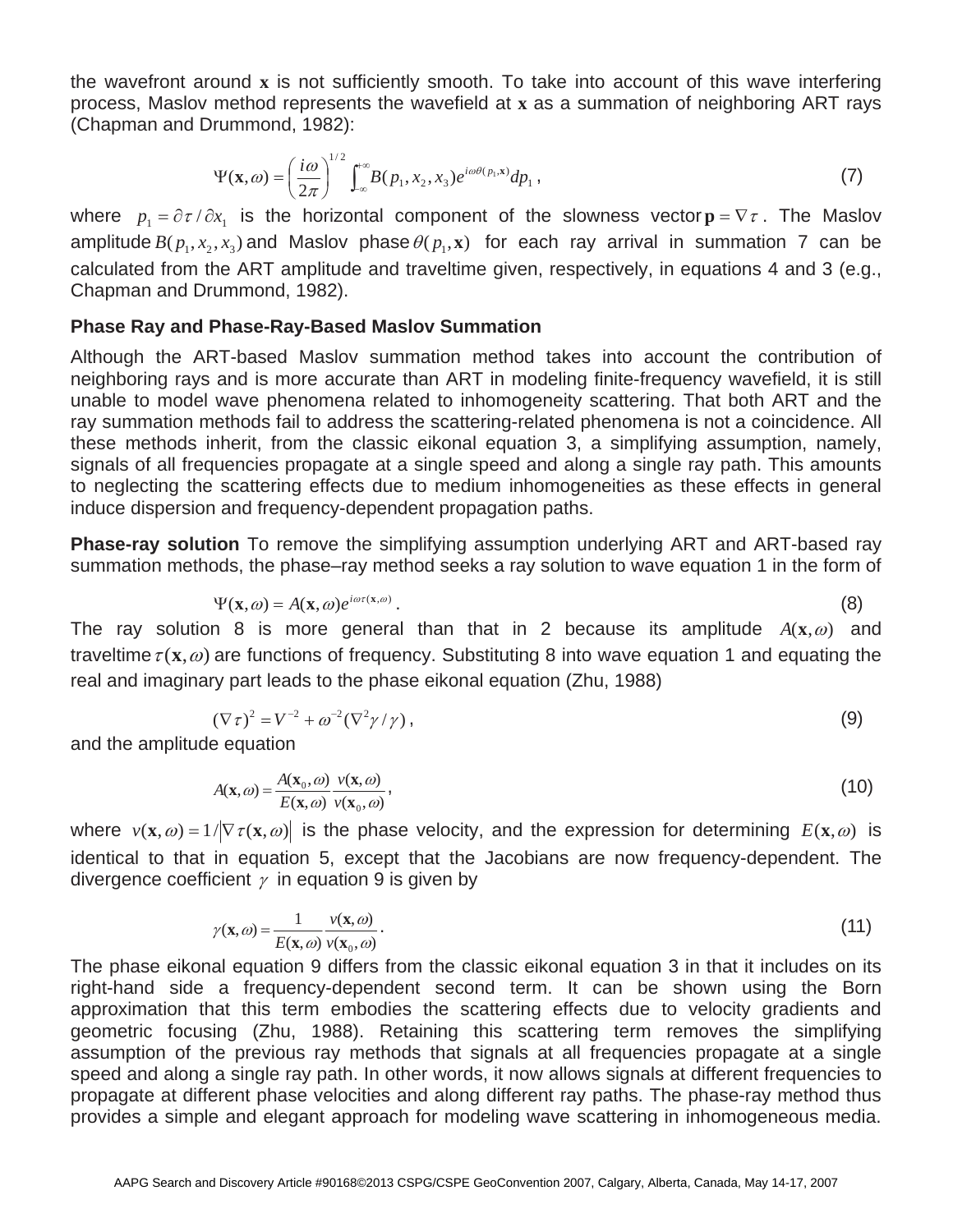The scattering term also introduces signal smoothing and results in a natural removal of the singularity of ART near a caustic (Zhu and Chun, 1994). It is clear from equation 9 that inhomogeneity scattering is a finite-frequency phenomenon. Only at infinite frequency, does the scattering term vanish from equation 9, the classic eikonal equation becomes exact, and the ray bundle connecting a source-receiver pair deflates into a single ray.

The derivation leading to the phase-ray solution given in equations 8, 9 and 10 has been accomplished assuming no approximation. The solution thus represents an exact ray formulation. Except for a few velocity functions, however, exact solutions to the eikonal equation 9 are in general unattainable. Zhu (1988) has shown that equation 9 can be solved by asymptotic expansion, and for the far field, its second-order approximation takes the form

$$
(\nabla \tau)^2 = V^{-2} + \omega^{-2} \left[ \frac{3}{4} \left( \frac{\nabla P}{p} \right) - \frac{1}{2} \frac{\nabla^2 P}{p} + \frac{\nabla P \bullet \nabla E}{pE} \right],
$$
\n(12)

where slowness  $P = 1/V$ . The phase-ray solution given in equations 8, 10, and 12 has an estimated accuracy of  $O(\omega^2)$ , two orders of magnitude more accurate than that of  $O(\omega^0)$  for APT. estimated accuracy of  $O(\omega^2)$ , two orders of magnitude more accurate than that of  $O(\omega^0)$  for ART and ART-based ray summation methods. It has been successfully used to model a number of scattering-induced wave phenomena such as partial reflections from a gradient zone (Zhu and Chun, 1994).

**Phase-ray-based Maslov summation** Although more accurate than ART and ART-based ray summation methods, the phase-ray solution cannot adequately model wave phenomena arising from Fresnel interference. At a given frequency, the phase-ray solution is evaluated along a single ray in the same manner as the ART solution except that its eikonal is determined by phase velocity  $v(\mathbf{x}, \omega)$  instead of medium velocity $V(\mathbf{x})$ . Thus, similar to ART, the phase-ray method ignores the contributions from the neighboring rays at the given frequency, and can result in significant inaccuracy when the wavefront at that frequency is not sufficiently smooth around the receiver point **x**. This limitation can be overcome by expanding a wavefield at each frequency as a summation of neighboring phase rays. This can be accomplished in the same manner as that described in the previous section. The only difference is that the summation must now be carried out at each frequency on a different wavefront, rather than on a single wavefront for all frequencies as for the ART-based Maslov summation. This leads to the phase-ray Maslov summation solution:

$$
\Psi(\mathbf{x}, \omega) = \left(\frac{i\omega}{2\pi}\right)^{1/2} \int_{-\infty}^{+\infty} B(\mathbf{y}, \omega) e^{i\omega\theta(p_1, \mathbf{x}, \omega)} dp_1(\omega).
$$
\n(13)

Similar to the ART-based Maslov summation method, the amplitude  $B(y, \omega)$  and phase function  $\theta(p_1, \mathbf{x}, \omega)$  in equation 13 can be calculated from the phase-ray amplitude 10 and traveltime 12 with the formula given by Chapman and Drummond (1982). The phase-ray Maslov summation solution in 13 can now model both Fresnel interference and inhomogeneity scattering, and is valid at caustics. It thus provides a powerful tool for accurate modeling finite-frequency wave propagation in general inhomogeneous media.